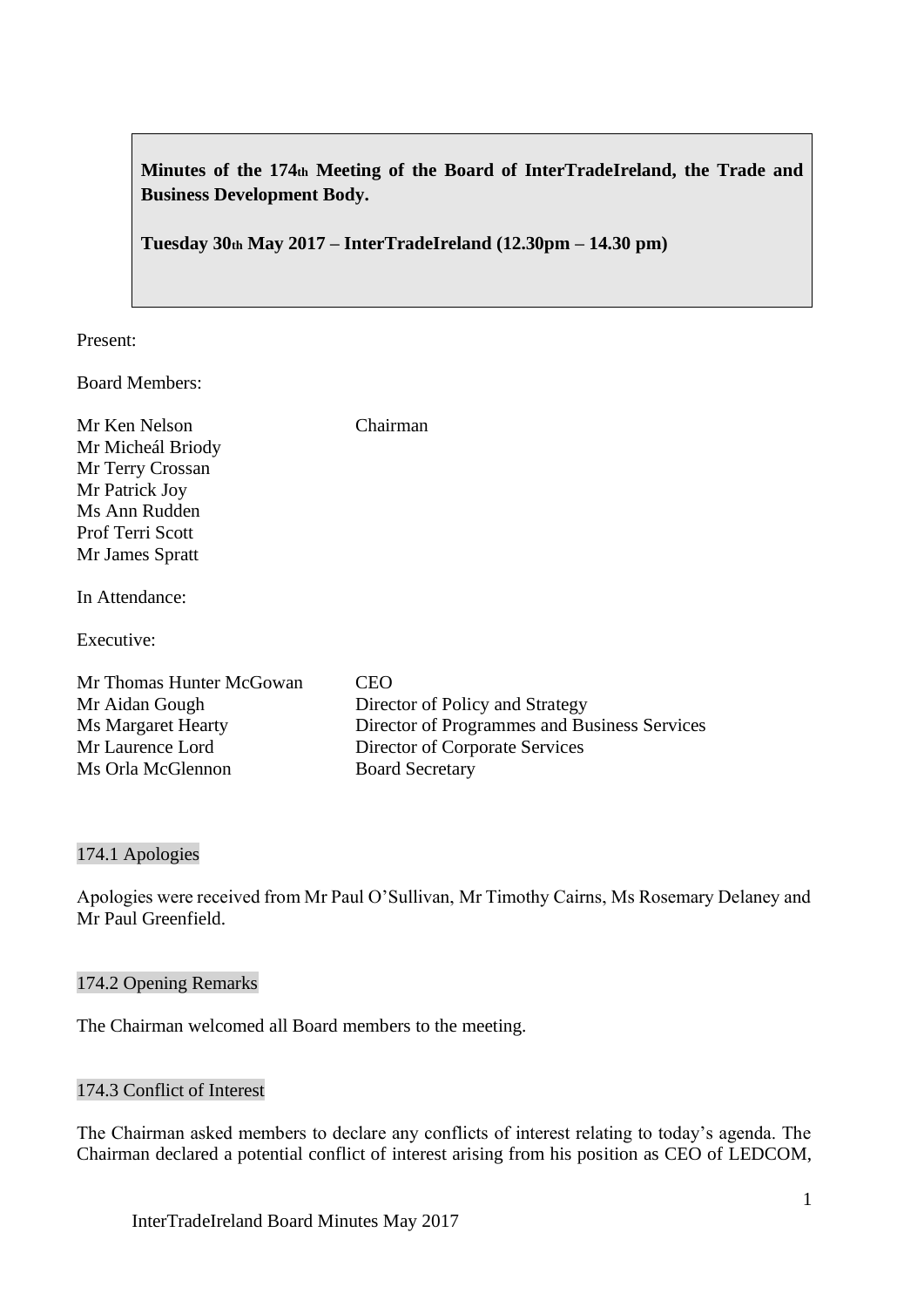which is a member organisation of Enterprise Northern Ireland and is involved in the delivery of the Co-Innovate programme.

No other conflicts were declared.

### 174.4 Authorisation of the 25th April 2017 Board Minutes

The minutes of the 25th April 2017 Board meeting were agreed as a true record of the meeting, approved by the Board and authorised by the Chairman.

### 174.5 Matters Arising

### *InterTradeIreland Funding Advisory Programme for Established SMEs*

Ms Gráinne Lennon, Operations Manager, joined the Board meeting for this agenda item. Mr Joy reported that the Funding for Growth Steering Committee had reviewed the findings of the Funding for Growth programme evaluation. The Committee approved the recommendations detailed in the report and endorsed the roll out of a further two-year phase of the programme.

Ms Lennon advised that at the last Board meeting, members requested additional information on how the proposed programme would be rolled out and monitored. The Executive have had discussions with the both the British Business Bank (BBB) and the Strategic Banking Corporation of Ireland (SBCI). The remit of both government funded organisations is to provide finance for SMEs where market failure exists. Ms Lennon outlined the business case for the programme. She reported that the recent SME Market report (carried out by the Central Bank of Ireland) demonstrated that the SME lending market is still highly concentrated with the combined market share of the three pillar banks being 93%. The report also highlighted that SME interest rates in Ireland are higher than euro area counterparts. The ECB/EC Survey on the Access to Finance of Enterprises (SAFE) shows that whilst credit access concerns are declining in the euro regions, they have remained more stable in Ireland. The latest survey indicates that loan and overdraft applications are considerably lower here than the euro region averages and there is a higher level of discouraged borrowers compared to the EA1 region. Ms Lennon advised that a recent EIB Group survey highlighted that by comparison with the wider EU, a relatively high share of firms (13%) face external finance constraints. In the UK, the British Business Bank – Small Business Finance Markets report 2015/2016 highlighted that although the awareness of funding options among SMEs has risen, over half of the smaller businesses go to their main bank after identifying a finance need. Ms Lennon reported that SMEs, particularly smaller owner-managed businesses, lack available time and resources to navigate the funding landscape.

Ms Lennon advised that this recent data demonstrates the ongoing market need for an education and awareness programme to encourage SMEs to consider all sources of funding, particularly nonbank funding and to build their capability to identify the most appropriate source of finance to grow their business. Following meetings with the SBCI, they have agreed to contribute up to  $\epsilon$ 10,000 annually towards the cost of rolling out the workshops  $(\epsilon 1,000)$  per workshop). In addition, they will use their network of contacts and advisors regionally to target appropriate companies.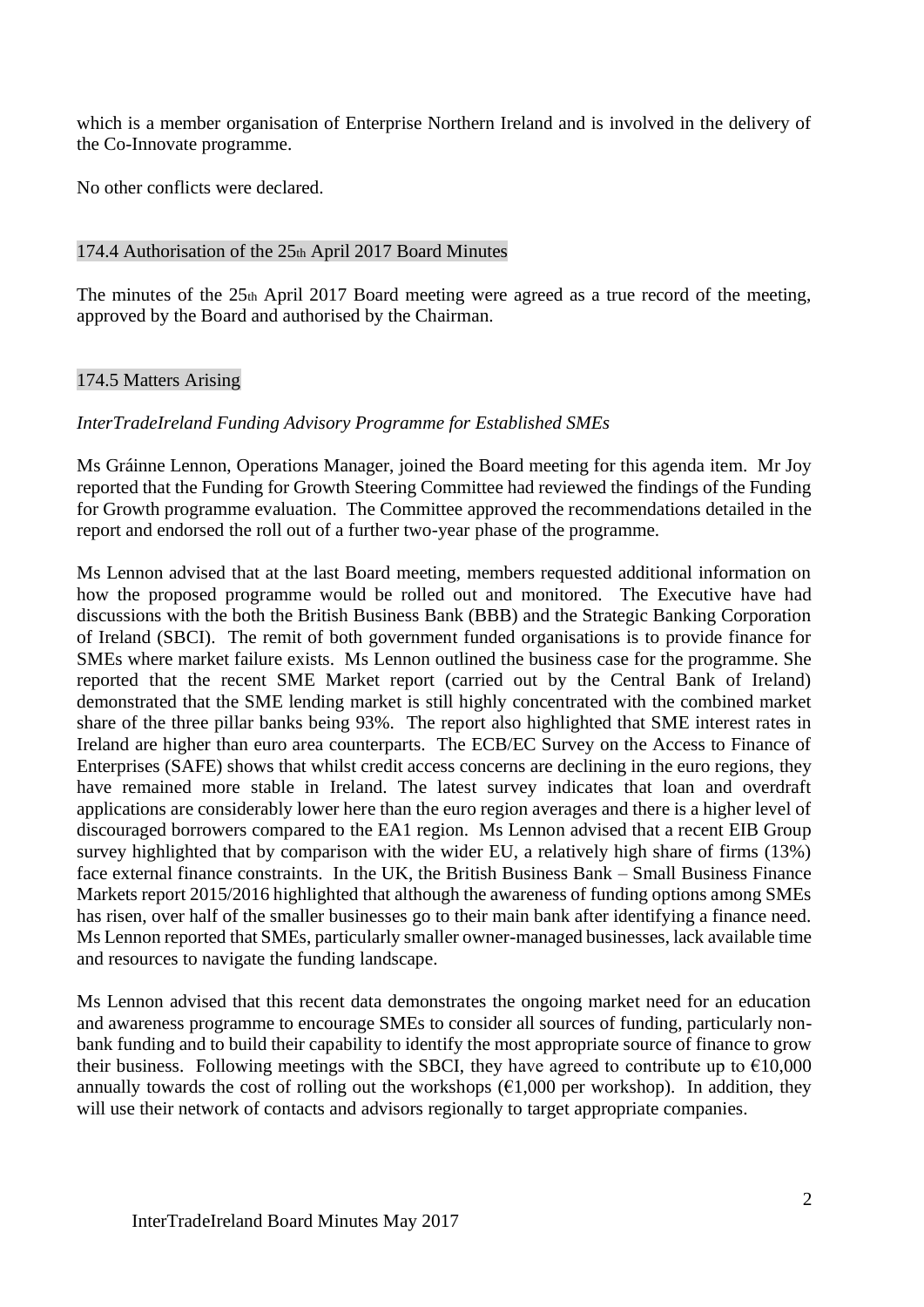Ms Lennon outlined the proposed programme which will include delivering up to 12 regional workshops and working with up to 20 pre-screened companies per annum (14 from ROI and 6 from N.I.) to build their capacity to secure growth finance.

Ms Lennon detailed how the future programme would be rolled out and how its success would be measured:

- A minimum of 710 SMEs with growth potential, attending 24 regional workshops over two years.
- A minimum of 40 SMEs attending one to one advisory clinics over two years.
- The advisory community (local accountants, business consultants), at a local and regional level will also benefit from attending the workshops which will leave them in a more informed position to advise clients.
- InterTradeIreland will develop company case studies that will be published and circulated through the InterTradeIreland website and other media to inform a much wider base of companies and advisors.
- InterTradeIreland will forge a strategic and positive working relationship with the SCBI and BBB.
- All attendees at workshops including companies and advisors will be surveyed afterwards.
- All attendees at advisory clinics will be surveyed to gauge levels of funding secured up to 6 months after attendance.

The Board discussed the proposed programme and the significant work that had been undertaken since the last Board meeting. Mr Briody commended Ms Lennon on the update. Ms Lennon advised that the roll-out programme would be restricted to companies with an established turnover threshold.

The Board approved the request to go to competitive tender for a service provider for the Funding Advisory Programme for Established SMEs for 2 years.

# 174.6 Chairman's Business

The Chairman advised the Board that the North South Ministerial Council had received and accepted Ms Spain's resignation from the InterTradeIreland Board. He reported that he had written a letter to Ms Spain, on behalf of the Board, thanking her for her valuable contribution to the Body for over five years.

The Chairman informed the Board that he had recently attended the CBI Northern Ireland Annual Dinner on behalf of the Board as a guest of Kernel Capital. He advised that he had a very worthwhile meeting with David Dobbin (a former InterTradeIreland Chairman) who sent his best wishes to Board members and staff.

With regard to the planned Stakeholder and Networking event due to be held in June 2017, the Chairman advised that the CEO and Senior Leadership Team recommended holding the event in the Autumn to coincide with some Brexit activities. Venues for consideration are to include the Belfast City Hall and the Long Gallery in Parliament Buildings, Stormont. It was agreed that the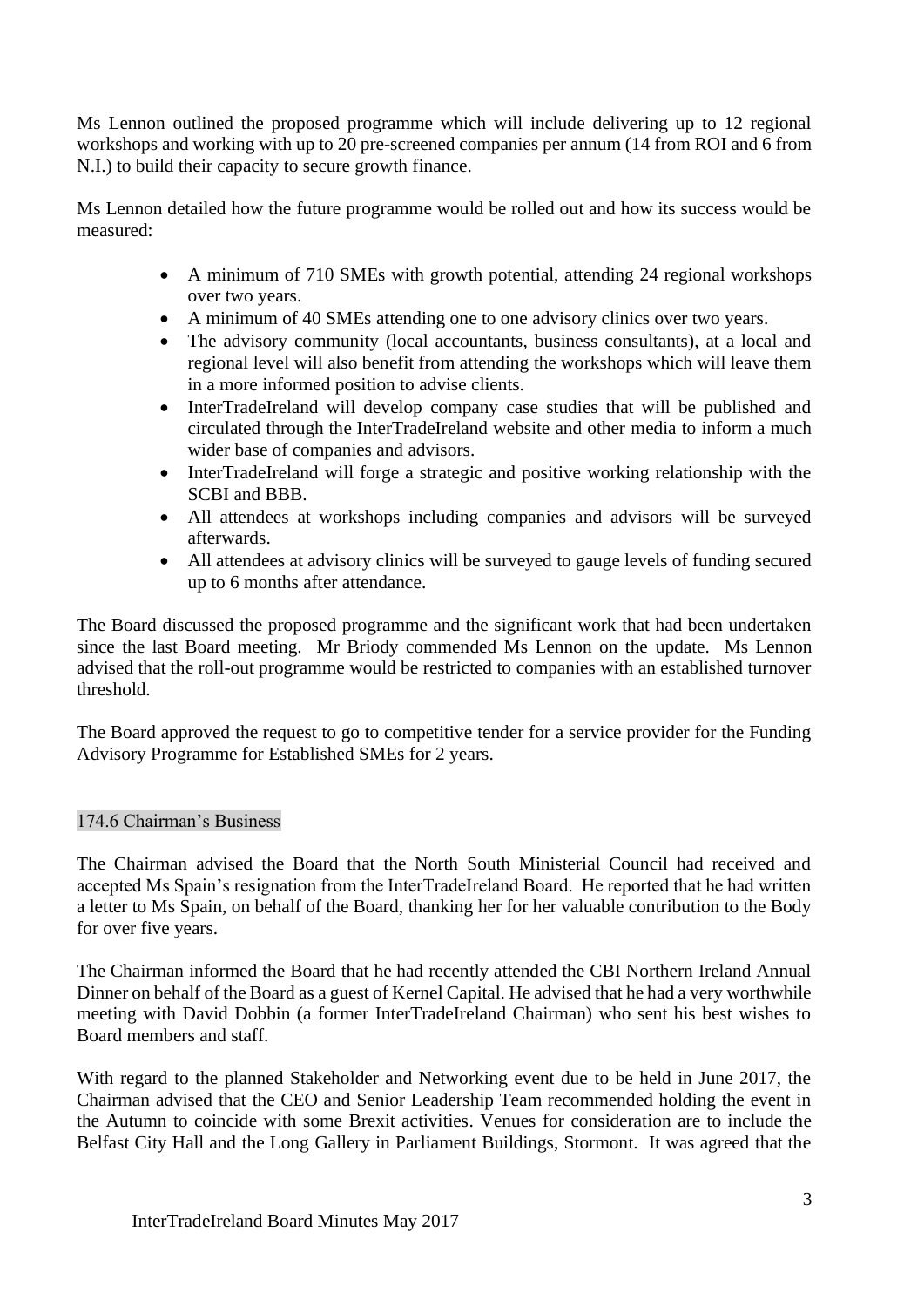Senior Leadership Team would bring forward proposals for these events to the next Board meeting. Board members confirmed that they were content with this approach.

## 174.7 CEO Report

The CEO reported that he had met with Ms Mary Madden, the newly appointed Northern Joint Secretary of the North South Ministerial Council. The Executive had the opportunity to brief her on InterTradeIreland activities and she was very impressed with the work being carried out.

The final Master Class of the current All Island Innovation series took place in Cork with over 70 attendees. The speaker for the event was Professor Dr Ellen Enkel who is head of the Dr Manfred Bischoff Institute of Innovation Management of Airbus Group and holds the chair of innovation management at Zeppelin University in Friedrichshafen/Germany. Her lecture was on the issue of open innovation in SMEs and discussed a wide range of issues including that of absorptive capacity. This lecture series combined with masterclasses has been highly successful and is run in partnership with Queens University Belfast, University College Galway, University College Cork, and University College Dublin. The CEO advised that the Executive would be bringing a proposal for the continuation of the All Island Innovation programme to a future Board meeting.

The Board noted the CEO's report and the Chairman thanked Mr Hunter McGowan for his update.

### 174.08 Board Sub Committee Reports

### *Innovation Sub Committee Report*

Prof Scott reported back from the Innovation Sub Committee meeting held on 25th April 2017. The Committee considered two new applications and one deferred application. All three projects were approved. She advised that the Committee had considered 12 new applications at a meeting held prior to the Board meeting.

The Board noted the decisions of the Innovation Sub Committee and the Chairman thanked Prof Scott for her update. *Trade Sub Committee Report*

Mr Joy reported back from the Trade Sub Committee meeting held on 25th April 2017 at which Ms Delaney had chaired the meeting in his absence. He advised that the Committee considered 13 new applications. Nine were approved, three were deferred for further information and one was rejected. The three deferred projects had been considered at the Trade Sub Committee meeting held that morning and two were rejected and one was again deferred, pending further information.

The Chairman thanked Mr Joy for his update.

### *Operations Directorate Progress and Activity Report*

Ms Hearty presented the Operations Directorate Progress and Activity Report. She informed the Board that all programme budgets and targets are on track with a very healthy pipeline for all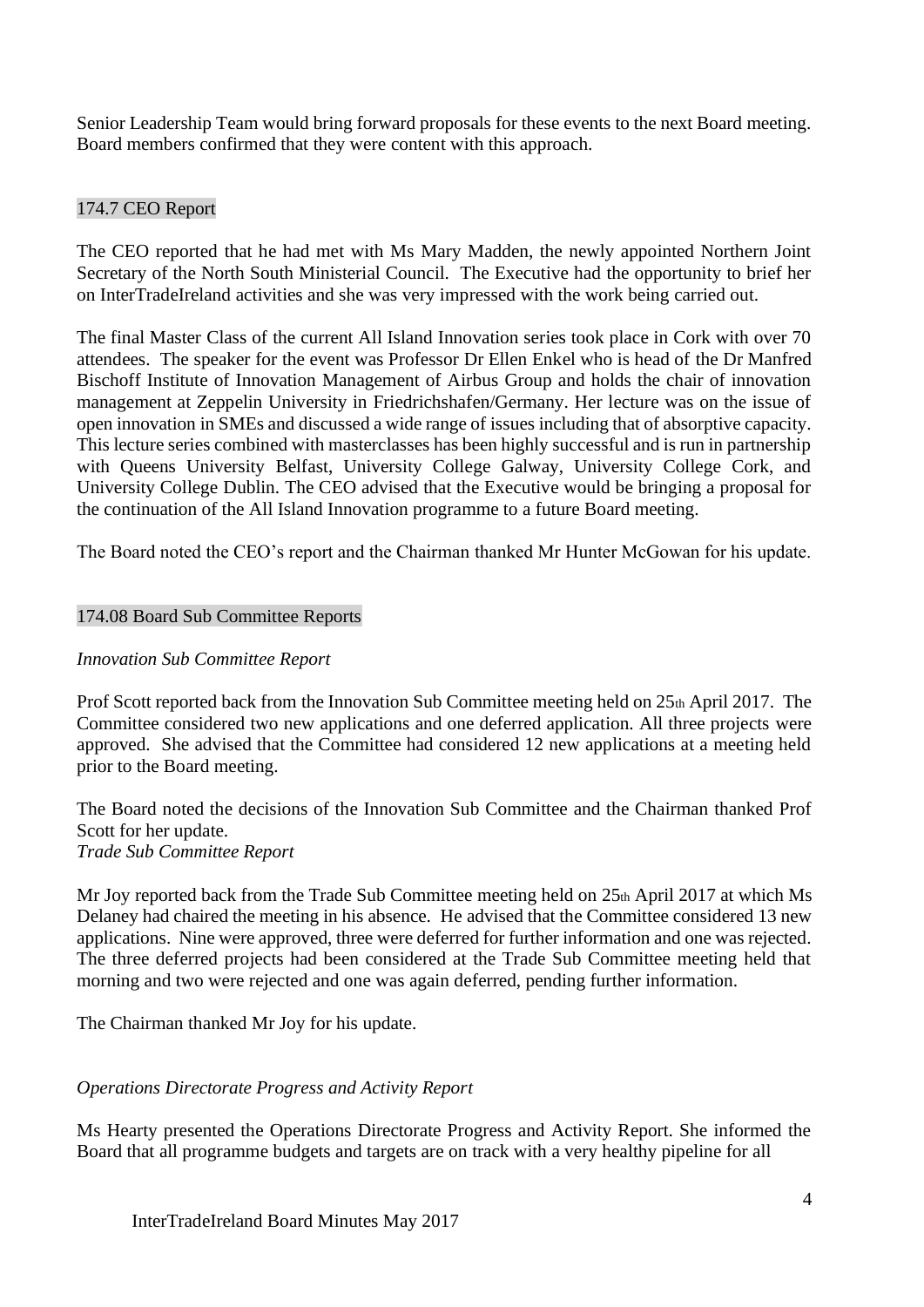programmes. She advised that this is an extremely busy period for outreach activity with Brexit events dominating the majority of outreach events. With the launch of the InterTradeIreland Brexit Advisory Service, applications for Brexit Readiness Vouchers and enquiries from companies seeking WTO product level tariff information are steadily increasing. Ms Hearty informed the Board that the second interviews for the recruitment of a Brexit Advisory Service Manager took place recently and a candidate has been offered and accepted the position.

The closing date for the receipt of applications to the 2017 InterTradeIreland Seedcorn Investor Readiness Competition has now passed and Ms Hearty advised that the competition had generated extensive coverage at both regional and national level. A series of six regional planning workshops are scheduled to take place in the summer months to assist short listed companies prepare for the submission of the business plan.

Ms Hearty advised that an economic appraisal for the next phase of the Acumen programme and an independent evaluation of the previous programme is nearing completion and will be included in the papers for consideration at the next Board meeting. She advised that she is due to meet with Enterprise Ireland and Invest Northern Ireland to share the findings of the reports.

The Executive have agreed to partner with Irish Water as part of our supplier engagement activity. Workshops for potential suppliers will take place in ten locations across the island. This is an exclusive opportunity for potential suppliers to be briefed on framework opportunities.

The Board noted the Operations Directorate Report and the Chairman thanked Ms Hearty for her update.

### *Governance and Financial Matters*

Mr Lord presented the Governance and Financial Matters report. He advised that the 2016 audit is at the final stage. The 2016 Statutory Financial Statements have been considered and endorsed by the Audit and Risk Assurance Committee. It is anticipated the two Comptroller & Auditor Generals will certify and sign the Accounts in advance of the 30th June 2017 deadline. The Board discussed and approved the 2016 draft Financial Statements subject to two wording amendments around the 2017 – 2019 Corporate Plan.

Mr Lord updated the Board on the Body's financial outturn to 30th April 2017.

The Chairman thanked Mr Lord for his report.

### *Communications Update*

Mr Lord presented the Communications Update. He reported on the recent Brexit Advisory Service launch by Minister Mitchell O'Connor which generated significant PR coverage. He advised that following the results of the Q1 2017 Business Monitor – which were received subsequent to the papers being prepared – that brand awareness and brand understanding had increased to 72% and 63% respectively. The Board were informed that the Communications Sub Committee at their next meeting in June, would be reviewing strategy and resources including brand positioning and digital outputs. It is anticipated that the Sub Committee will also consider the proposal to upgrade the InterTradeIreland website.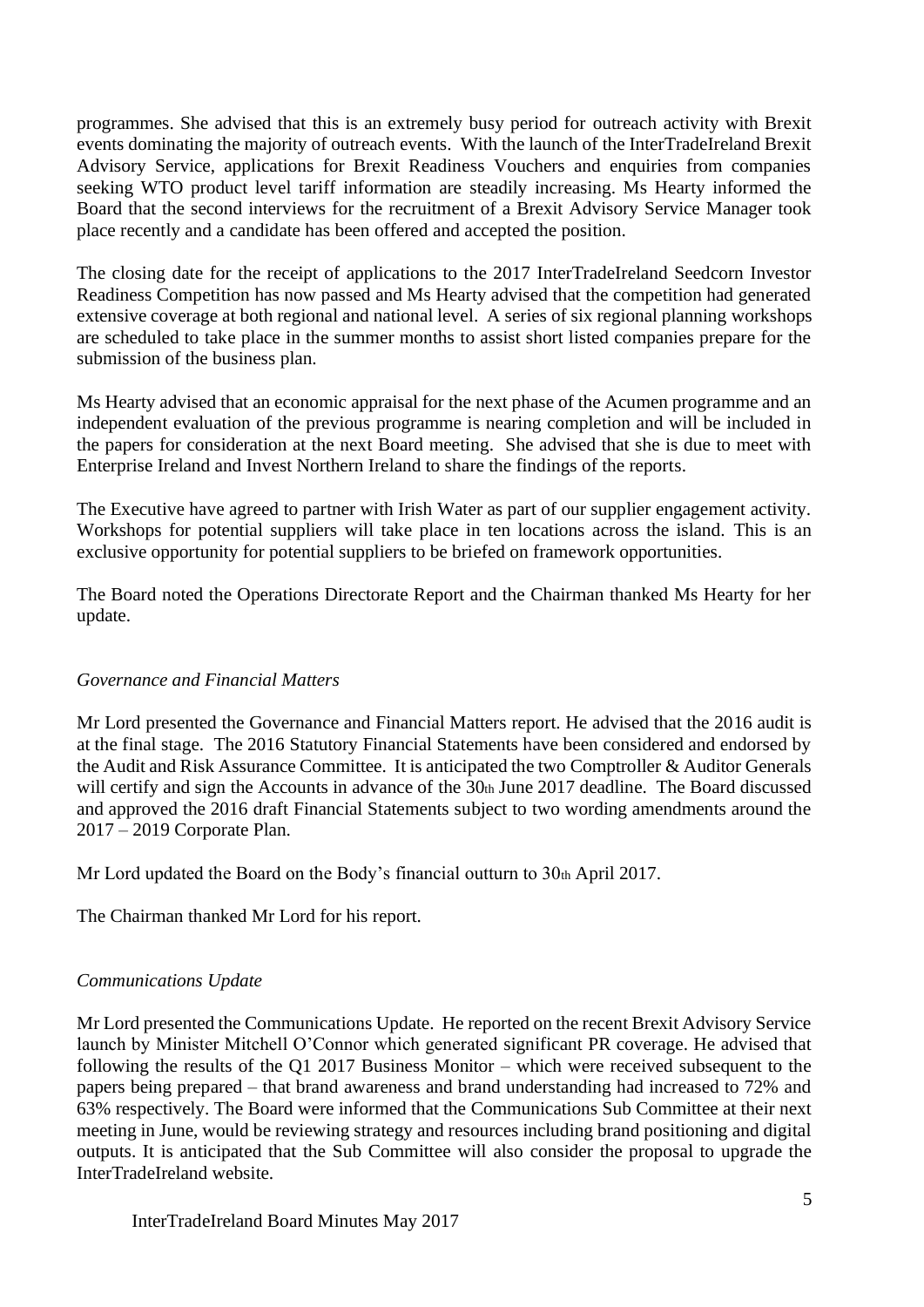The Chairman thanked Mr Lord for his update.

# *Business Monitor Results Q1 2017*

Mr Gough presented the results of the Business Monitor Q1 2017. He advised that the survey reveals evidence of an intensely competitive economic environment. Companies are taking advantage of the buoyant levels of market confidence, however this is balanced with challenges caused by rising energy, overhead, supply costs, new competitors and difficulties recruiting appropriate skills. Mr Gough advised that whilst 82% of businesses are reporting stability or growth, there has been a 50% increase over the year in the number of businesses that are struggling. Micro enterprises are finding it most difficult to compete, with 20% reporting difficult conditions compared with only 4% of businesses employing more than 50 people. The Business Monitor reveals that 98% of companies are still not making any plans for the UK's exit from the EU.

The Chairman thanked Mr Gough for his report.

### *Co-Innovate Programme Update*

Mr Neil Ryan, Co-Innovate Programme Director joined the Board meeting for this agenda item.

Mr Ryan informed the Board that all Co-Innovate permission to start documents and information have been uploaded to the SEUPB eMS system and we are currently awaiting confirmation that we can officially commence. This will enable the first claim (from all partners) to be submitted which dates back to August 2016.

Mr Ryan reported that recruiter training workshops took place on  $11<sub>th</sub>$  May with 48 attendees including representatives from the Enterprise Agencies/Offices, Scottish Enterprise, Highlands and Island Enterprise and the ROI recruitment consultants. Recruitment of SMEs has commenced within the programme and the 1st workshop is scheduled to take place in Downpatrick on 5th July followed by workshops in Sligo and Donegal. The original launch date for the Co-Innovate programme, planned for June 2017 has been postponed until September due to UK elections and is now likely to take place in early September. Mr Ryan advised that the Co-Innovate interim website is now live and promotional literature has been commissioned.

The Ready Reckoner (for capturing registration and high level innovation information) and the Business Status Review documentation has been approved by the Programme Management Committee. Mr Ryan reported that the Innovation Audit questionnaire has been finalised.

State aid for the programme is being provided via the General Block Exemption Regulation (GBER) Articles 25 and 28. The state aid rationale of the Co-Innovate programme and its individual strands has been approved by the Department for the Economy and the Scottish Government State Aid team. A response from DJEI is expected in the near future. The programme will then be registered with the EU Commission via their State Aid Notification Interactive System.

The Board were informed that the Innovation Advisor position was being re-advertised as no suitable candidate was identified in the recent recruitment exercise. The importance of advertising the position through social media was highlighted.